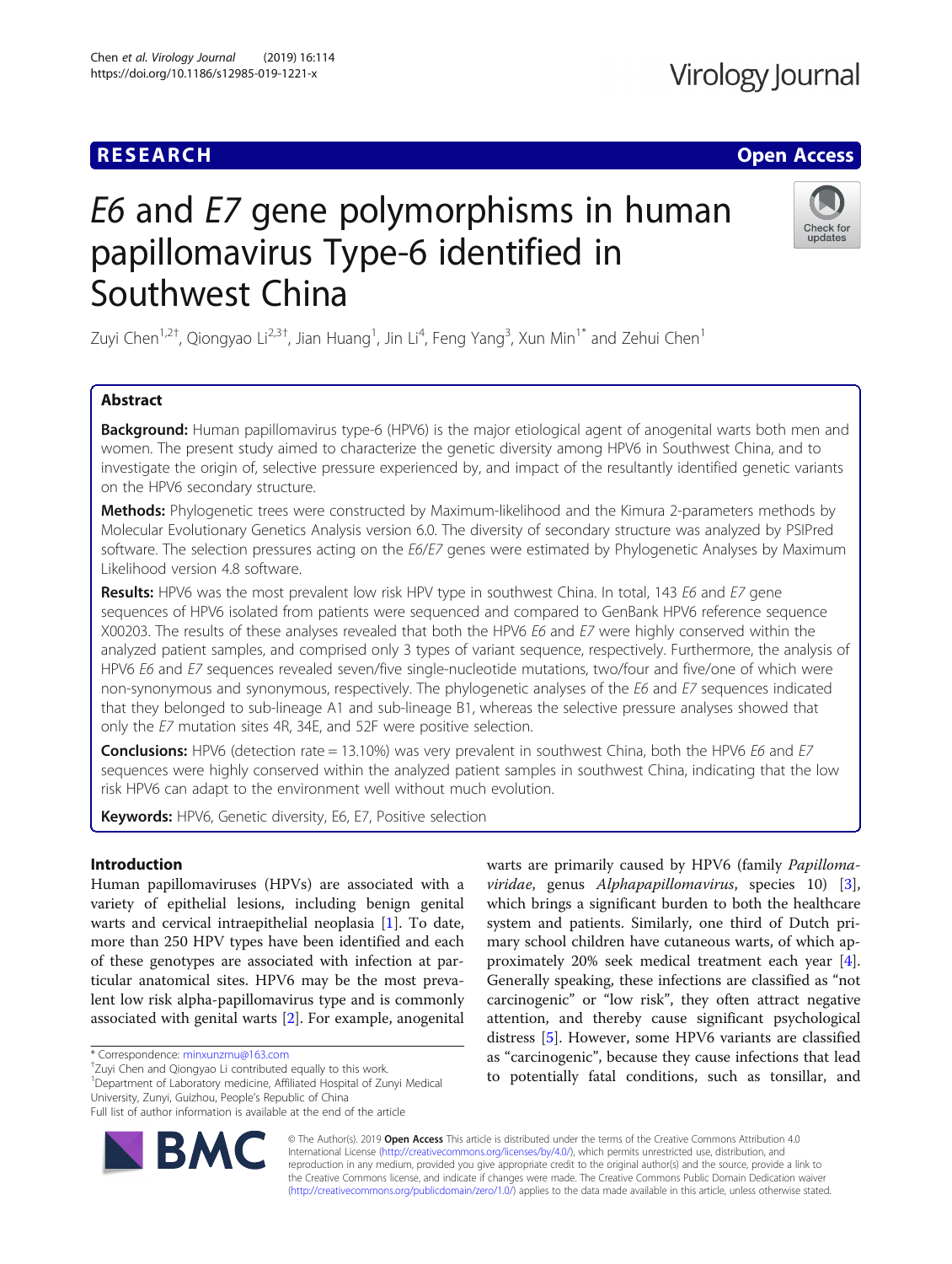malignant laryngeal carcinoma and/or malignant laryngeal papilloma [[6](#page-7-0)–[9\]](#page-7-0).

To date, extensive research has been conducted to investigate sequence variation among carcinogenic HPV types; nevertheless, only limited data is available regarding HPV6 variants, despite their significant impact on human health. Structurally, the HPV is a doublestranded, circular DNA virus that encodes E1, E2, E4, E5, E6, E7, L1 and L2 proteins [[10\]](#page-7-0). HPVs infect cells via the basal layer of the stratified epithelium, and viral gene expression is closely linked to the endogenous differentiation program of the host cells [[11](#page-7-0)]. Of the HPVencoded proteins, E6 and E7 have been shown to be the most important pathogenic HPV proteins. They have been previously shown to function as oncoproteins that critically regulate HPV-induced tumorigenesis [\[12](#page-7-0)]. Furthermore, they have also been demonstrated to be essential to maintain the extrachromosomal forms of HPV in undifferentiated basal cells [[13](#page-7-0)].

Genetic variability analyses have proven essential to facilitate an improved understanding of the evolution of the papillomavirus. A number of carcinogenic variants have been identified in HPV variants isolated from populations in Southwest China; however, only limited research has been conducted to identify low risk HPV variants. Thus, the present study aimed to analyze E6 and E7 sequence variability among HPV6 isolated from cervical papilloma samples collected from patients in Southwest China. Phylogenetic analyses were conducted to compare the identified nucleotide sequences with those previously described in other ethnic populations. In addition, the secondary structure of the identified sequences were predicted to assess the probably impact of the low risk variants on overall viral function. The results of the study could provide important data for the research on HPV6 prevention, diagnostic, therapeutic and even the design of therapeutic vaccines based on proteins E6 and E7 in Southwest China.

#### Methods & Materials

#### Clinical samples and HPV typing

From May 8, 2013 to June 1, 2016, cervical swabs were obtained from patients (with informed consent and ethical approval) at the Affiliated Hospital of Zunyi Medical University, Angel Women's and Children's Hospital, Sichuan Reproductive Health Research Centre Affiliated Hospital, and the Chengdu Western Hospital Maternity Unit. Women over 18 years old with visible cervical lesions and/or HPV-related diseases (e.g. cervical papilloma) were eligible for inclusion. Specimens were stored at − 20 °C until DNA extraction and HPV typing. Specimens DNA were extracted and tested using the Human Papillomavirus Genotyping Kit For 23 Types (PCR-RDB, reverse Dot Blot) according to the manufacturer's instructions (Yaneng Bio, Shenzhen, China). This kit enabled the classification of the 23 HPV types (HPV 16, 18, 31, 33, 35, 39, 45, 51, 52, 53, 56, 58, 59, 66, 68, 73, 83, MM4, 6, 11, 42, 43, and 44).

#### PCR amplification

In total, 216 samples were subjected to PCR amplification with E6 and E7 gene primers (see Additional file [1](#page-6-0)) that were designed using Primer Premier 5.0 software (Premier Biosoft, California, USA) and the HPV6 reference sequences (X00203) listed in the GenBank database ([https://www.ncbi.nlm.nih.gov/genbank/\)](https://www.ncbi.nlm.nih.gov/genbank/). The reaction mixture comprised 2.5 mM dNTPs, 2 U Taq DNA polymerase, 90 pmol of each primer, and sufficient  $10 \times Mg^{2+}$ PCR buffer to reach a final volume of 25 μL. Amplification of the sample sequences was achieved using thermal cycling conditions comprising an initial denaturation step (5 min at 95 °C), followed by 39 amplification cycles (each consisting of a 45 s denaturation step at 94 °C, a 60 s annealing step at 53 °C, and a 60 s elongation step at 72 °C). All amplified HPV6 E6 and E7 DNA products were detected via electrophoresis using an agarose gel that was impregnated with ethidium bromide, and sequenced using Sanger sequencing (Sango Biotech, Shanghai, China), and all the data were confirmed by repeating the PCR amplification and sequence analysis at least twice.

#### Sequence analysis

The secondary structures of the identified sequences were predicted with PSIPRED online software v.3.2 ([http://bioinf.cs.ucl.ac.uk/psipred/\)](http://bioinf.cs.ucl.ac.uk/psipred/), using default parameters. This software uses a very stringent cross-validation technique to achieve an average Q3 score of 81.6% [\[14](#page-7-0)]. Any mutation observed to occur with a frequency of ≥10% was considered to be a major mutation. The sequences and variants were subsequently analyzed with various other software programs, including NCBI BLAST (<https://blast.ncbi.nlm.nih.gov/Blast.cgi>), Primer Premier 5 (Premier Biosoft), and DNAMAN version 5.2.2 (Lynnon Biosoft, California, USA). HPV6 nucleotide positions were numbered in accordance with the GenBank HPV6 reference sequence (X00203).

#### Phylogenetic analysis of the identified HPV6 variants

"Maximum-likelihood" phylogenetic trees were constructed for the identified E6 and E7 variants using MEGA v.6 software [\(http://www.megasoftware.net/home\)](http://www.megasoftware.net/home) to apply Kimura's two-parameter model. Tree topology was evaluated by bootstrap resampling 1000 times [\[15](#page-7-0)]. The reference viral sequences used to construct the distinct phylogenetic branches were collected from the GenBank database. Numbers above the branches indicate the bootstrap values that are greater than 60%.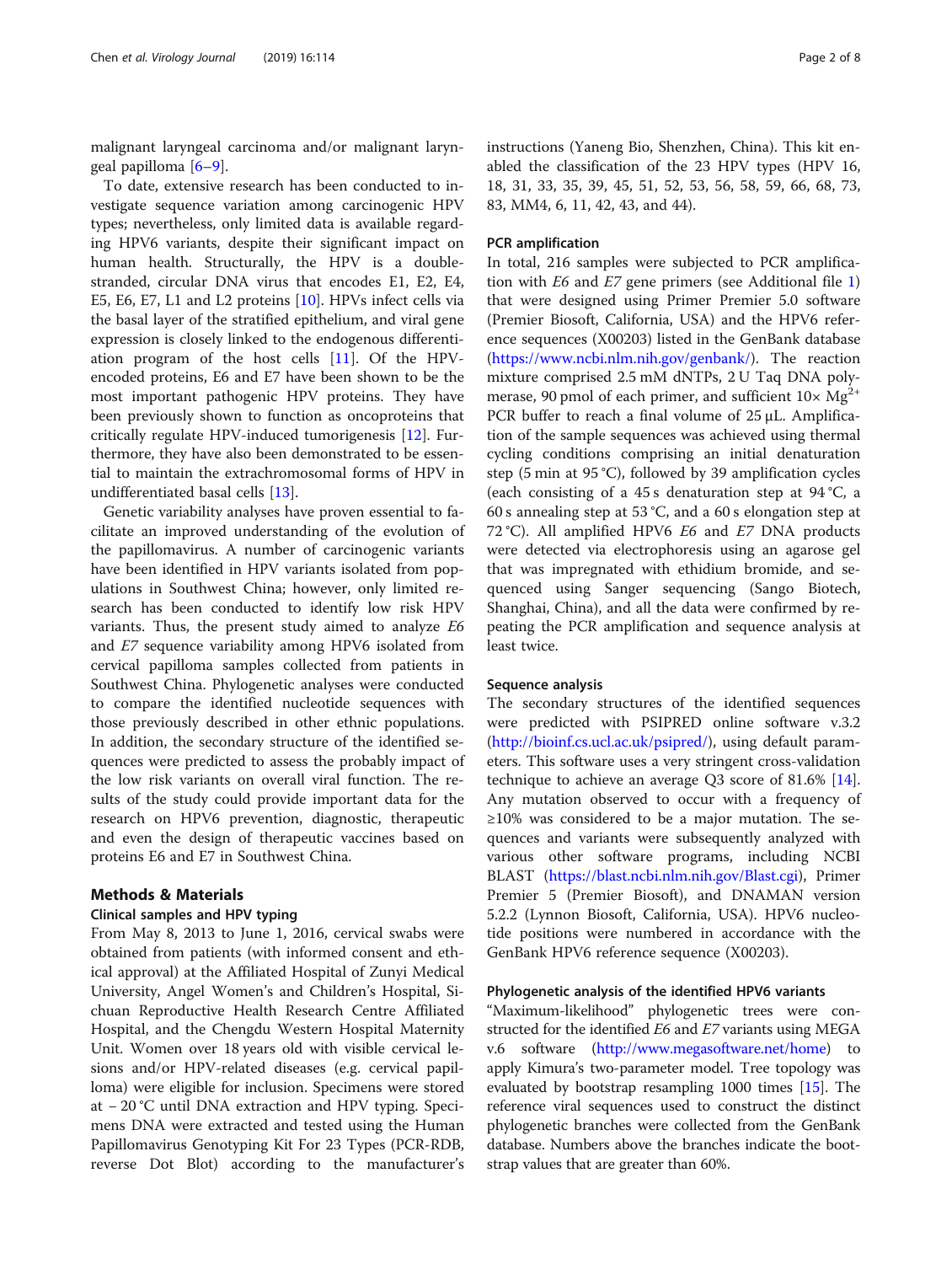#### Selective pressure analysis

Sites within the E6 and E7 HPV6 gene sequences that were likely to be subject to positive selection were predicted by using PAML 4.8 software (codeml tool; [http://](http://abacus.gene.ucl.ac.uk/software/paml.html) [abacus.gene.ucl.ac.uk/software/paml.html](http://abacus.gene.ucl.ac.uk/software/paml.html)) to perform likelihood ratio tests (LRTs) to infer nonsynonymous/synonymous nucleotide divergence, according to the method described by Nei and Gojobor [\[16](#page-7-0)–[18](#page-7-0)]. The E6 and E7 protein sequences were aligned using ClustalX v. 2.1 software [\(ftp://ftp.ebi.ac.uk/pub/software/clustalw2/\)](ftp://ftp.ebi.ac.uk/pub/software/clustalw2/) [[19](#page-7-0)].

#### Cross-sectional study

The sequence results were compared to reference sequences in NCBI [\(https://www.ncbi.nlm.nih.gov/nuccore/](https://www.ncbi.nlm.nih.gov/nuccore/)). Seven reference sequences were obtained (KU298876; HE599232; FR751328; FR751337; AF092932; L41216; JN252318).

#### Results

#### Characteristics of HPV6 prevalence in Southwest China

Nine thousand, three hundred and forty nine specimens (mean age  $31.56 \pm 8.42$  years old) were collected. The overall positive rate of detectable 23 HPV types was 33.33% (3116/9349). 22.01% (2058/9349) specimens were high risk HPV types and 11.32% (1058/9349) were low risk HPV types. In all HPV-positive women involved in the study, the most common detected HPV types were HPV16 (detection rate = 13.12%) and HPV6 (detection rate = 13.10%) (Fig. 1). HPV6 was the most prevalent low risk HPV, followed by HPV11 (265, 8.50%), HPV-43 (234, 7.50%) and HPV42 (152, 4.87%). No HPV59 and HPV44 types were detected in the patients tested.

#### E6 sequence variations

In total, 143 HPV6 E6 gene sequences were obtained from the analyzed patient specimens using Sanger sequencing. A comparison of these with the GenBank HPV6 reference sequence (X00203) identified seven polymorphic sites, two of which comprised non-synonymous (D14Y, H50Q), and five of which comprised synonymous mutations. One of the identified non-synonymous mutations, D14Y, occurred within a region that encodes the alpha helix, whereas three of the synonymous mutations occurred in regions encoding the αhelix or β-strand. Notably, the mutation A120T and G372A were discovered in all specimens (Table [1](#page-3-0)). The table is designed with the reference to previous study [[20,](#page-7-0) [21\]](#page-7-0). No insertion or deletion mutations, nor any evidence of introduced premature stop codons, were detected within the analyzed E6 HPV6 sequences. The conducted alignment of the analyzed (453 bp) E6 sequences with reference sequences belonged to sublineage A1 (70.63%) and sub-lineage B1 (29.37%) (Fig. [2](#page-3-0)).

#### E7 sequence variations

Compared with the HPV6 reference sequence (X00203), five single-nucleotide changes were identified within the 297 bp  $E$ 7 open reading frame (ORF), of which four substitutions were non-synonymous, and one substitutions were synonymous. The most common non-synonymous mutation, T155A, occurred with a frequency of 34.27%, resulted in the amino acid (AA) change of F52Y (Phe to Tyr). The C294A was the most common synonymous mutation, and occurred with a frequency of 34.26%. One non-synonymous mutation (F52Y) occurred in the E7

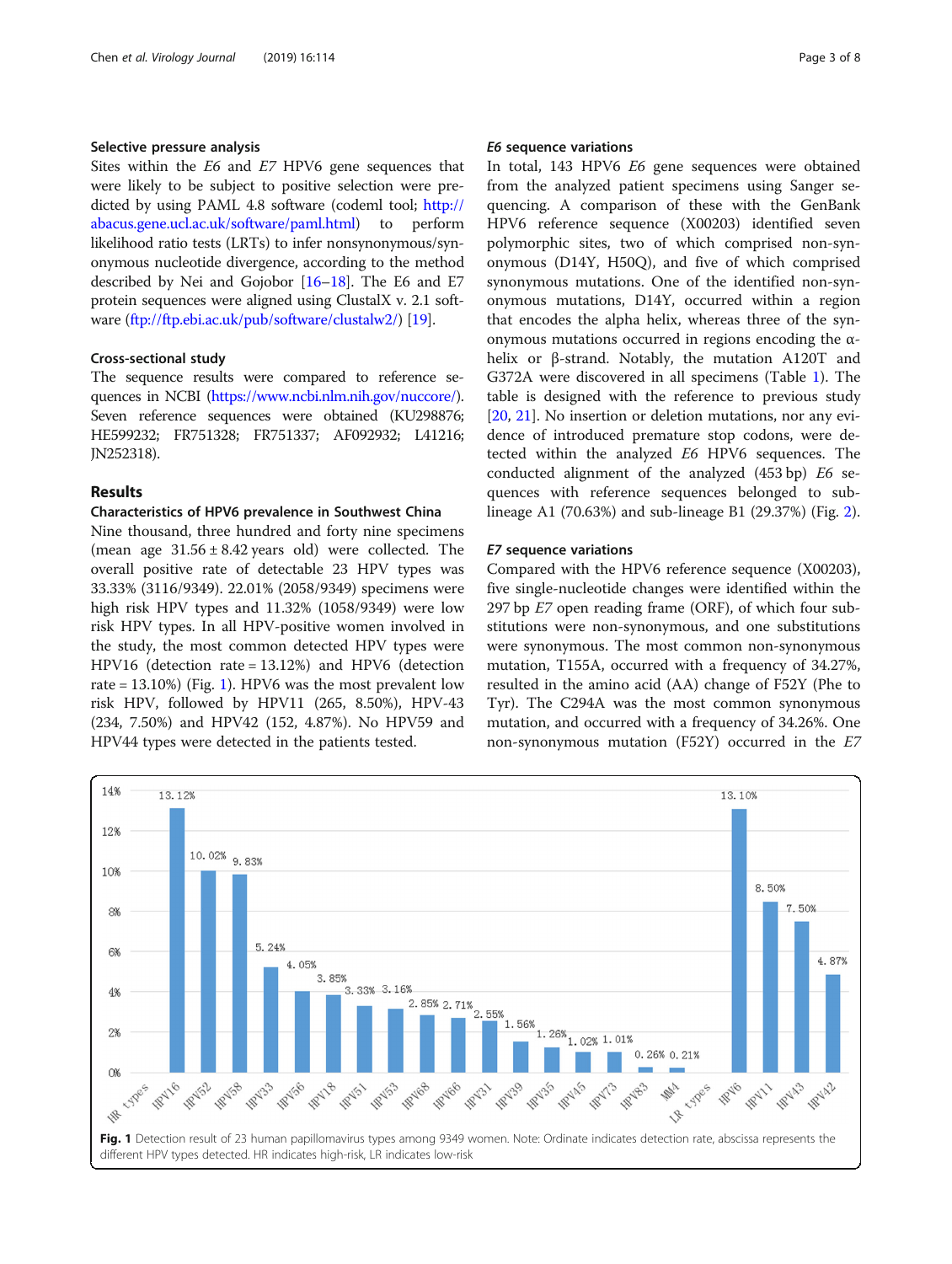| Sequence pattern    | HPV6 E6 |     |         | Number of samples    | Sub-lineages |              |     |    |                |
|---------------------|---------|-----|---------|----------------------|--------------|--------------|-----|----|----------------|
|                     | 40      | 120 | 150     | 222                  | 264          | 291          | 372 |    |                |
| Reference           | G       | A   |         | A                    | A            |              | G   |    |                |
| <b>HPV6E601</b>     | $\cdot$ |     | $\cdot$ |                      | $\cdot$      |              | Α   | 96 | A <sub>1</sub> |
| <b>HPV6E602</b>     |         |     | $\cdot$ | $\sim$               | $\cdot$      | $\mathbf{r}$ | Α   | 5  | A <sub>1</sub> |
| <b>HPV6E603</b>     | $\cdot$ |     | G       |                      |              | Τ            | A   | 42 | B1             |
| Reference AA        | D       |     | H       |                      |              |              | Α   |    |                |
| AA position         | 14      | 40  | 50      | 74                   | 88           | 97           | 124 |    |                |
| AA mutations        | Υ       |     | Q       | $\ddot{\phantom{a}}$ | $\cdot$      | $\cdot$      | ٠   |    |                |
| Secondary structure | H       |     | Н       | H                    |              |              |     |    |                |

<span id="page-3-0"></span>Table 1 Nucleotide sequence mutation at E6 of HPV6 isolates

Note: The nucleotides conserved with respect to the reference sequence were marked with a dash (.), whereas a variation position was indicated by a letter. The "S" in the last row of the table means Strand, the "H" means Helix. The "AA" means amino acid. The "D, T, H, I, A, Y, Q" in the seventh and ninth rows of the table represent aspartic acid, threonine, histidine, isoleucine, alanine, tyrosine, and glutanine, respectively. The numbers in the second row of the table mean nucleotide positions

sequence encoding β-strand (Table [2](#page-4-0)). No insertions, deletions, or premature stop codons were identified within the analyzed  $E7$  variants. The (297 bp)  $E7$  variants mainly belonged to sublineages A1 (65.73%) and sublineages B1 (31.47%) (Fig. [3](#page-4-0)). HPV6E701 was newly found.

#### Structural analysis

None of the identified variant sequences were predicted to introduce changes to the reference HPV6 E6 and E7 secondary structures (see Additional files [2](#page-6-0), [3](#page-6-0), [4](#page-6-0) and [5](#page-6-0)). Overall, the secondary structure of the E6 protein was predicted to consist of 30.0% helix, 16.7% strand, and 53.3% coil elements, whereas that of the E7 protein was predicted to comprise 12.3% helix, 18.4% strand, and 69.3% coil elements. There was no obvious change in the predicted HPV6 E6 and E7 secondary structures.

The non-synonymous/synonymous rate ratio (dN/dS), can measures selective pressure. When one non-synonymous mutation has advantage in fitness, it will rise to a higher rate than synonymous mutation, resulting in  $dN/dS > 1$ . The variable  $dN/dS$  ratios were tested among various lineages using the PAML 4.8 software. This program uses the Nei and Gojobori method of estimating synonymous substitutions, which is an unweighted pathway method. The first step in the procedure requires enumeration of the number of synonymous and nonsynonymous sites present at each codon, where each site may be both partially synonymous and non-synonymous. The next stage is to determine the number of synonymous and non-synonymous changes between each pair of aligned sequences, codon-by-codon. The results of the conducted selective pressure (i.e, variable dN/dS ratio) analysis of the identified HPV6 E6 and E7 gene

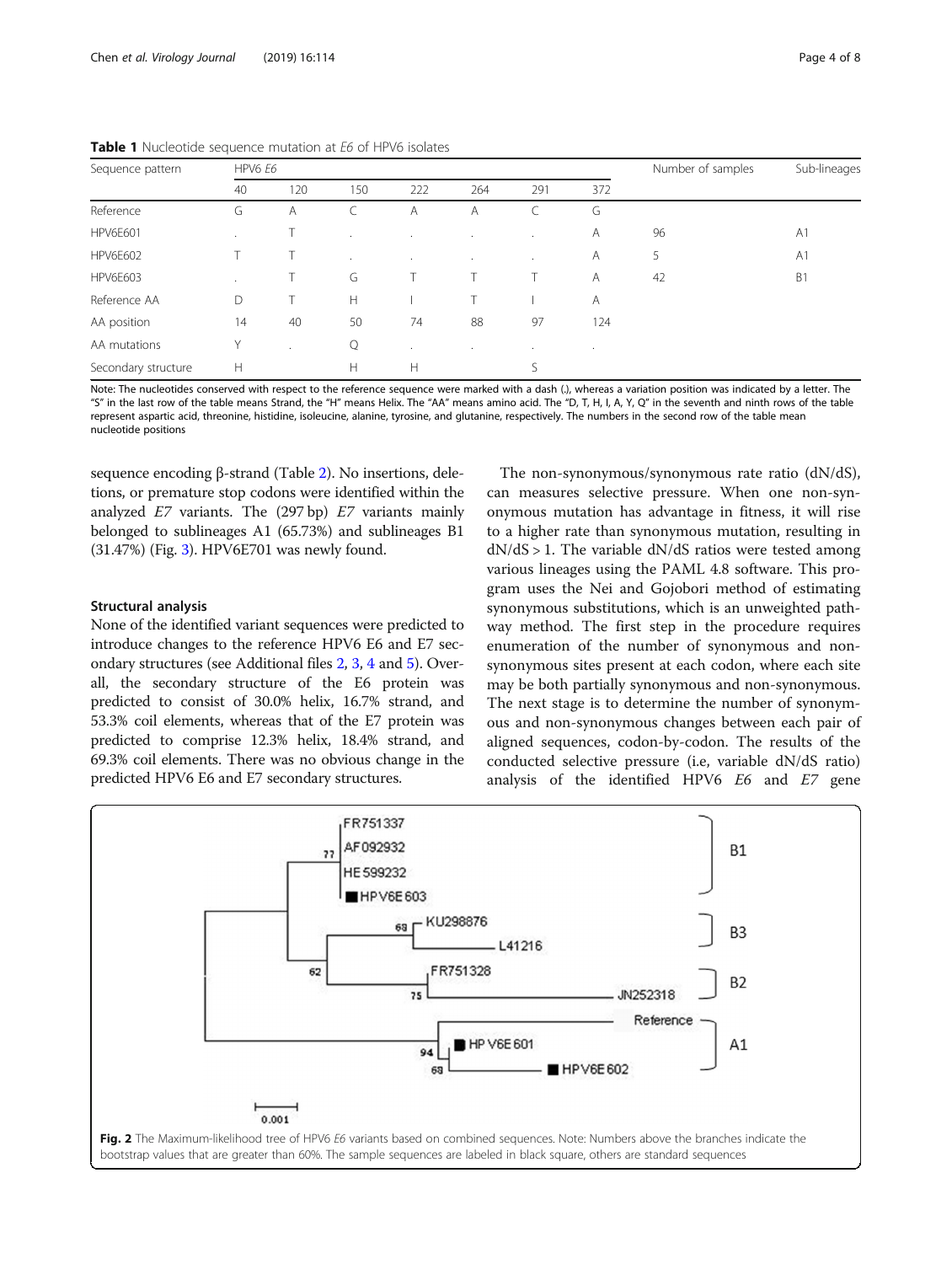| Sequence pattern    | HPV6 E7        |                |         | Number of samples | Sub-lineages |    |                |  |
|---------------------|----------------|----------------|---------|-------------------|--------------|----|----------------|--|
|                     | 10             | 11             | 100     | 155               | 294          |    |                |  |
| Reference           | A              | G              | G       |                   | C            |    |                |  |
| <b>HPV6E701</b>     | G              | $\overline{A}$ | A       | A                 | A            | 4  |                |  |
| <b>HPV6E702</b>     | $\cdot$        | $\cdot$        |         | Α                 | Α            | 45 | B <sub>1</sub> |  |
| <b>HPV6E703</b>     | $\cdot$        | $\sim$         | $\cdot$ | $\cdot$           | $\sim$       | 94 | A <sub>1</sub> |  |
| Reference AA        | R              |                | E       | F.                |              |    |                |  |
| AA position         | $\overline{4}$ |                | 34      | 52                | 98           |    |                |  |
| AA mutations        | Е              |                | Κ       | Υ                 |              |    |                |  |
| Secondary structure |                |                |         |                   |              |    |                |  |

<span id="page-4-0"></span>Table 2 Nucleotide sequence mutation at E7 of HPV6 isolates

Note: the nucleotides conserved with respect to the reference sequence were marked with a dash (.), whereas a variation position was indicated by a letter. The "S" in the last row of the table means Strand, the "H" means Helix. The "AA" means amino acid. The "R, E, F, T, K, Y" in the seventh and ninth rows of the table represent arginine, glutamic acid, phenylalanine, threonine, lysine and tyrosine, respectively. The numbers in the second row of the table mean nucleotide positions

sequences are summarized in Tables [3](#page-5-0) and [4.](#page-5-0) No positively selected sites were identified within the E6 sequence; however, in contrast, the E7 variant sites R4E (arginine to glutamic acid), E34K (glutamic acid to lysine), and F52Y (phenylalanine to tyrosine), were predicted to be subjected to positive selection.

#### The analysis of sequence results and reference sequence

Comparation between the results of our sequence with the reference sequence has been listed in the Table [5.](#page-6-0) For E6, the mutations A120T, C150G, A264T, and C291T were discovered in all sequence listed. The mutation G40 T was only found in HPV6vc (Table [5](#page-6-0)). Point mutations altered the E6 AA sequence of non-prototypic isolates, which contained specific mutations at nucleotide positions 150 (H50Q). AA exchanges identified at nucleotide positions 40 (D14Y) were additional characteristic features. The mutation at nucleotide positions 55 (T19S) was not found in this study. For E7, A10G, G11A, and G100A were proved as new mutations in this study. The mutations C156T and A262G were not discovered in the research. All sequence listed contain the mutation C294A. Point mutations altered the E7 AA sequence of nonprototypic isolates, which contained specific mutations at nucleotide positions 155 (F52K). AA exchanges identified at nucleotide positions 10, 11 (R4E) and 100(E34K) were additional characteristic features. The mutation at nucleotide positions 262 (D88N) was not found in this study.

#### **Discussion**

E6 and E7 are essential HPV E-gene products, they target P53 and retinoblastoma (Rb) tumuor-suppressor proteins, respectively. The degradation of PRb can initiate abnormal cell replication; the inhibition of  $p53$  can

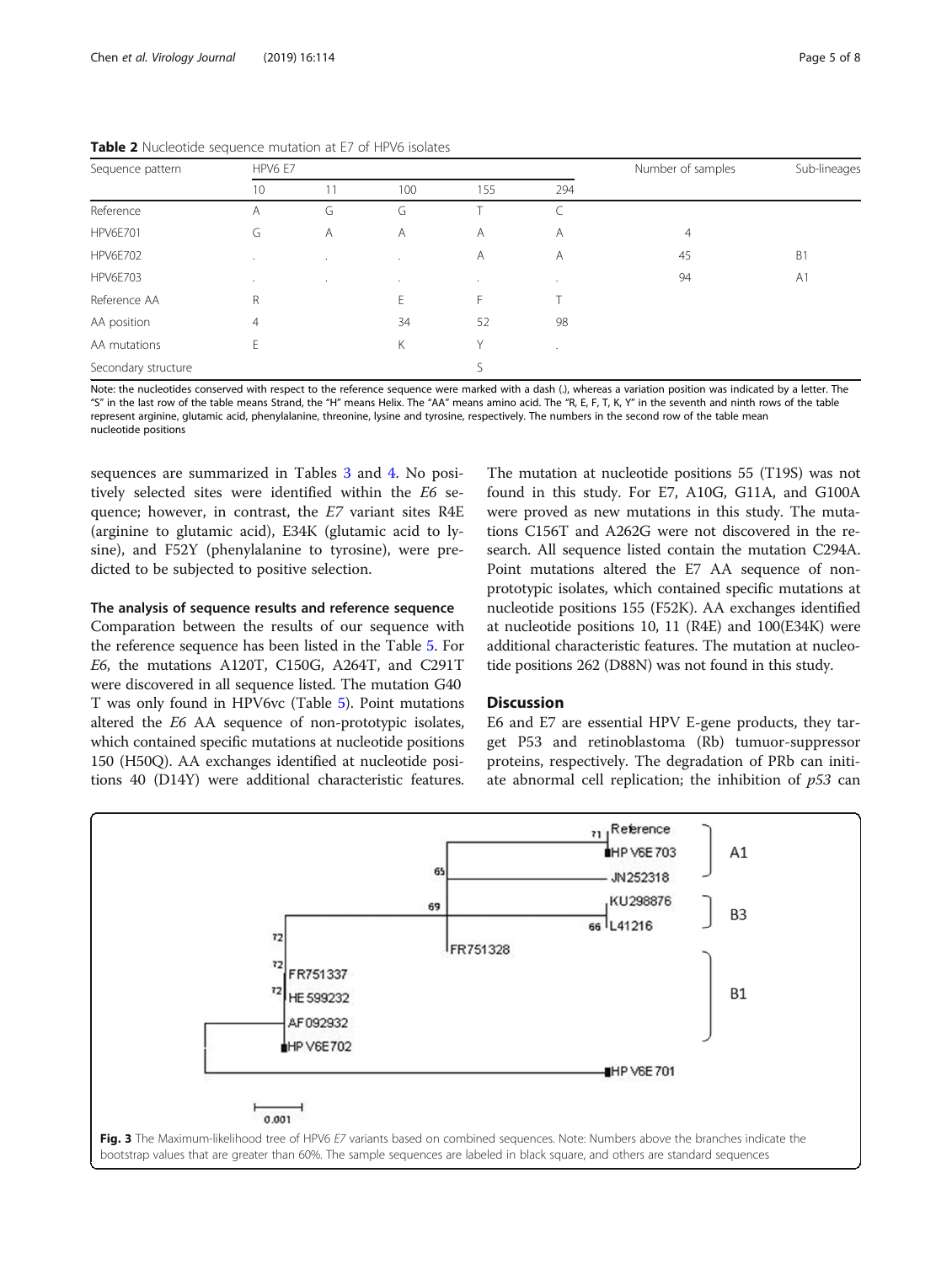<span id="page-5-0"></span>

|        | .         |                                                                            |           |                           |
|--------|-----------|----------------------------------------------------------------------------|-----------|---------------------------|
| Models | InL       | Estimates of parameters                                                    | 2Δ        | Positively selected sites |
| M7     | $-662.94$ | $p = 12.39037$ g = 99.00000                                                |           | ΝA                        |
| M8     | $-662.94$ | $p0 = 0.99999$ $p = 12.38952$ g = 99.00000<br>$(p1 = 0.00001)$ w = 1.00000 | $0 P = 1$ | <b>NONE</b>               |

Note: lnL, the log-likelihood difference between the two models. 2Δl, twice the log-likelihood difference between the two models (P < 0.05 was considered statistically significant). NA means not applicable. M7 means specifies the model of nucleotide substitution (REV); M8 means specifies the model of nucleotide substitution (UNREST)

cause abnormal replication cell to lose control. The HPV genome can only be replicated along with the replication of the host genome. Therefore, E6 and E7 are especially important in HPV lifecycle. The present study sequenced the E6 and E7 ORFs in 143 HPV6 isolates from patients in Southwest China, to assess the HPV6 genetic diversity and evolution characteristics within this population, and help further identify specific HPV6 variants.

HPV6 was the second prevalent HPV type and the most prevalent low risk HPV type in southwest China, indicating that HPV6 is highly adaptable to the environment in southwest China compare with most HPV types that are not so prevalent.

Seven E6 sequence variants were identified, two of which induced corresponding E6 amino acid changes. One of these, H50Q (His to Gln), was identified in 30.08% of the analyzed HPV6 sequences, the amino acid at position 50 of prototype HPV6 E6 may be located centrally between the two internal Zn-binding motifs, which is important for the E6 protein stability [\[22](#page-7-0)]. These variants have not been discovered previously in Southwest China, and their functional impact requires further analysis. Overall, the HPV6 E6 sequence was shown to be highly conserved within the analyzed patient samples, which exhibited only two main genotypes, HPV6E601 and HPV6E603, that represented 67.13% (96/ 143) and 29.37% (42/143) of the samples, respectively. Likewise, five E7 variants were identified, four of which exhibited a corresponding E7 amino-acid change. The most common E7 nucleotide mutations were T155A and C294A. Notably, T155A mutation affected 34.27% (49/143) patients, and caused a F52Y (Phe to Tyr) amino acid conversion that was predicted impact the protein's secondary structure. Furthermore, the E7 sequence also was proved to be highly conserved within the patient specimens, comprising only two main genotypes HPV6E702 and HPV6E703 that were exhibited by 31.47% (45/143) and 65.73% (94/143) of the analyzed patients, respectively, and the sequence of HPV6E703 is in conformity with the reference (X00203). The fact that both sequences were so highly conserved supports the hypothesis that they play vital roles in HPV6 structure and function [\[23](#page-7-0), [24\]](#page-7-0), consistent with previous studies by Dartmann [\[25](#page-7-0)]. Thus, they are likely also promising targets for HPV6 primer design and diagnostic detection. Compared to deadly cancerogenic high risk HPV, low risk HPV is able to get along better with the host; low risk HPV is more likely to be ignored in clinical treatment and prevention. HPV6 E6 and E7 were much more conserved than main high risk HPV types (like 16, 33, 53 and 58), may indicating low risk HPV has lower evolutionary pressure in gene level [[20,](#page-7-0) [21](#page-7-0), [26](#page-7-0)].

Structurally, some of the detected mutations affected amino acids at critical positions related to known biological functions. In E6, one (I97) and three (D14Y, H50Q, and I74) mutations were found to affect the βstrand and α-helix-encoding regions, respectively, that are critical for structural stability. In E7, only one mutation (F52Y) was detected may affect the β-strand-encoding region. The nucleotides as positions 58, 61, 91, and 94 in the E7 protein sequence have been previously shown to act as zinc binding sites  $[27]$ , but no mutations were identified by the present study to occur in these positions, nor in the consensus LXCXE RB1-binding site (positions 22–26), or zinc-binding motif.

Notably, the present study is first to conduct an analysis to assess whether the E6 and E7 sequences are subject to positive selection in Southwest China. The main characteristic of positive selection is that it causes an

Table 4 Site-specific tests for positive selection on HPV6 E7

| Models | InL       | Estimates of parameters                                                   | 2ΔΙ             | Positively selected sites |
|--------|-----------|---------------------------------------------------------------------------|-----------------|---------------------------|
| M7     | $-436.09$ | $p = 1.36732$ g = 0.00500                                                 |                 | ΝA                        |
| M8     | $-433.89$ | $p0 = 0.93931$ $p = 0.00500$ g = 8.82347<br>$(p1 = 0.06069)$ w = 29.56283 | 4.40 $P < 0.01$ | 4R, 34E, 52F              |

Note: lnL, the log-likelihood difference between the two models. 2Δl, twice the log-likelihood difference between the two models (P < 0.05 was considered statistically significant); NA means not applicable. M7 means specifies the model of nucleotide substitution (REV); M8 means specifies the model of nucleotide substitution (UNREST)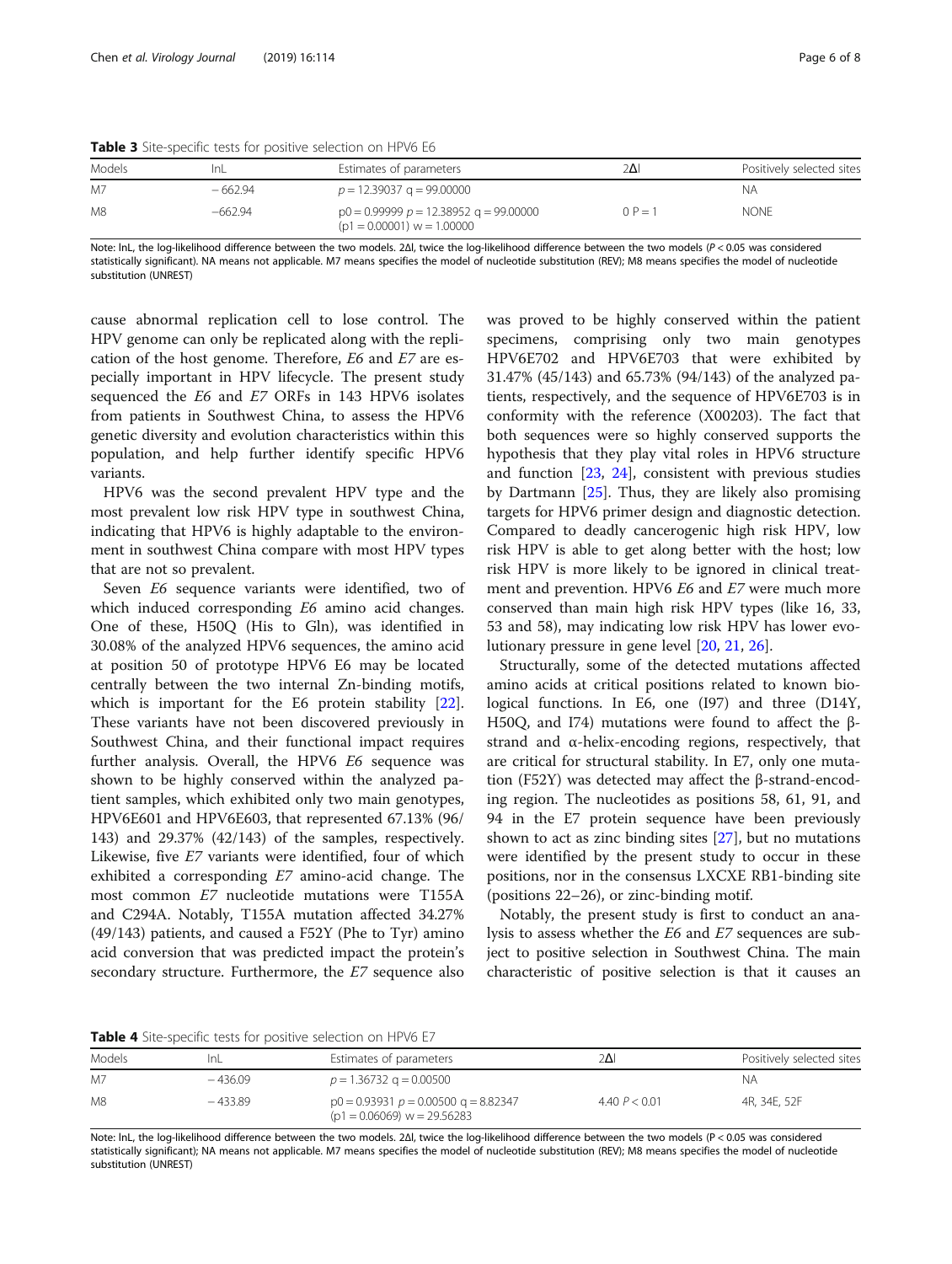|              | <b>Pable J</b> Sequence results compared to reference sequences |                |     |     |              |     |     |         |              |                         |              |                 |    |     |     |     |     |     |
|--------------|-----------------------------------------------------------------|----------------|-----|-----|--------------|-----|-----|---------|--------------|-------------------------|--------------|-----------------|----|-----|-----|-----|-----|-----|
| Sequence     | HPV6 E6                                                         |                |     |     |              |     |     |         |              |                         | HPV6 E7      |                 |    |     |     |     |     |     |
|              | 40                                                              | 55             | 120 | 150 | 159          | 222 | 264 | 279     | 291          | 372                     | 378          | 10 <sup>°</sup> | 11 | 100 | 155 | 156 | 262 | 294 |
| Reference    | G                                                               | $\overline{A}$ | A   | C   |              | Α   | Α   |         |              | G                       | C            | A               | G  | G   |     |     | Α   |     |
| HPV6vc       |                                                                 |                |     | G   |              |     | Τ   |         |              | A                       | $\lambda$    | G               | Α  | A   | Α   |     |     | A   |
| KU298876     |                                                                 |                |     | G   | $\mathbf{r}$ | C   | T   |         | $\mathbf{L}$ | A                       | $\top$       |                 |    |     |     |     | G   | A   |
| HE599232     |                                                                 |                |     | G   | $\sim$       | T.  | T.  | $\cdot$ | $\mathbf{L}$ | A                       | $\mathbf{r}$ |                 |    |     | Α   |     |     | Α   |
| FR751328     |                                                                 | T.             |     | G   | $\mathbf{r}$ | C   | T.  | $\cdot$ | $\mathbf{L}$ | <b>A</b>                | $\mathbf{r}$ |                 |    |     |     |     |     | A   |
| FR751337     |                                                                 |                |     | G   | $\mathbf{r}$ | T.  | T.  | $\cdot$ | $\mathbf{L}$ | A                       | $\epsilon$   |                 |    |     | Α   |     |     | A   |
| AF092932     |                                                                 |                |     | G   |              | T.  | T.  |         | T.           | A                       |              |                 |    |     | Α   |     |     | A   |
| L41216       |                                                                 |                |     | G   |              | C   | T.  |         | $-1$         | $\ddot{\phantom{0}}$    | $\top$       |                 |    |     |     |     | G   | A   |
| JN252318     |                                                                 | T.             |     | G   |              | C   | Т   | G       |              | $\overline{\mathsf{A}}$ | $\mathbf{r}$ |                 |    |     |     |     |     | A   |
| Reference AA | D                                                               |                |     | H   |              |     |     |         |              |                         |              | R               |    | Е   | F   |     | D   |     |
|              |                                                                 |                |     |     |              |     |     |         |              |                         |              |                 |    |     |     |     |     |     |

<span id="page-6-0"></span>Table 5 Sequence results compared to reference sequences

Note: The nucleotides conserved with respect to the reference sequence were marked with a dash (.), whereas a variation position was indicated by a letter. The numbers in the second row of the table mean nucleotide positions. "HPV6vc" includes all mutations of the sequenced samples. AA means amino acid

AA position 14 19 50 4 34 52 88 AA mutations Y S Q E K K N

unusually rapid rise in allele frequency, thereby enabling a species to adapt rapidly to environmental changes [[28](#page-7-0)]. The selective pressure analysis showed that all the sites that evolved under positive selection were common nonsynonymous mutations, indicating that the positively selected variations beneficial for HPV6 to accommodate their environments are wide-spread. Moreover, remarkably, the positive sites R4E, E34K, and F52Y were observed in HPV6 E7, they may have evolutionary significance in making HPV6 adaptive to their environments.

Previous studies revealed the existence of two variant lineages (lineage A, lineage B) and five variant sub-lineages (sub-lineage B1, B2, B3, B4, B5) [[29\]](#page-7-0) among HPV6 variants. The conducted phylogenetic analyses showed that 97.56% of the E6 and E7 sequences within the patient specimens belonged to sub-lineage A1 (Reference, HPV6b) and sub-lineage B1 (HE599232, LP243) [\[29](#page-7-0)]. Lineage A has been shown to predominate in Asia; in contrast, lineage B is distributed globally [\[30,](#page-7-0) [31\]](#page-7-0), and consists mainly of variants from sub-lineage B1. Given its global distribution, lineage B1 may represent the oldest HPV6 sub-lineage, and likely disseminated during early human evolution. This may have enabled it to migrate to different regions of the world prior to the emergence of other HPV6 sub-lineages  $[29]$ , and for  $E$ 7, a new sub-lineage was found, however, only three samples were detected, and therefore, it requires further study.

Certain strengths of this study were that all clinical samples were collected from the Southwest region of China which had a strong regional representation and several new mutations were discovered, which will provide real and valid data for development of therapeutic vaccines for affected people in the Southwest China.

Thus, the results of the present study significantly expand the current knowledge of HPV6 genetic diversity in Southwest China, and also provide a valuable resource for future studies of HPV6 epidemiology, evolution, function, pathogenesis, and use as a therapeutic target. However, the cellular level research is required, and a series of cellular experiments about the mutations should be designed for future studies.

#### Conclusions

HPV6 was very prevalent in southwest China, both the HPV6 E6 and E7 sequences were highly conserved within the analysed patient samples in southwest China, may indicating that the low risk HPV6 can adapt to the environment well without much evolution.

#### Supplementary information

Supplementary information accompanies this paper at [https://doi.org/10.](https://doi.org/10.1186/s12985-019-1221-x) [1186/s12985-019-1221-x](https://doi.org/10.1186/s12985-019-1221-x).

Additional file 1: Table S1. HPV6 E6 and E7 primers. (DOC 32 kb) Additional file 2: HPV6 E6 reference sequence predicted secondary structure. Secondary structure within the reference sequence of HPV6 E6 protein. (PDF 14 kb)

Additional file 3: HPV6 E6 variation sequence predicted secondary structure. Secondary structure within the variation sequence of HPV6 E6 protein. Variations of HPV6E601, HPV6E602 and HPV6E603 were integrated into one sequence to predict. (PDF 15 kb)

Additional file 4: HPV6 E7 reference sequence predicted secondary structure. Secondary structure within the reference sequence of HPV6 E7 protein. (PDF 11 kb)

Additional file 5: HPV6 E7 variation sequence predicted secondary structure. Secondary structure within the variation sequence of HPV6 E7 protein. Variations of HPV6E701, HPV6E702 and HPV6E703 were integrated into one sequence to predict. (PDF 11 kb)